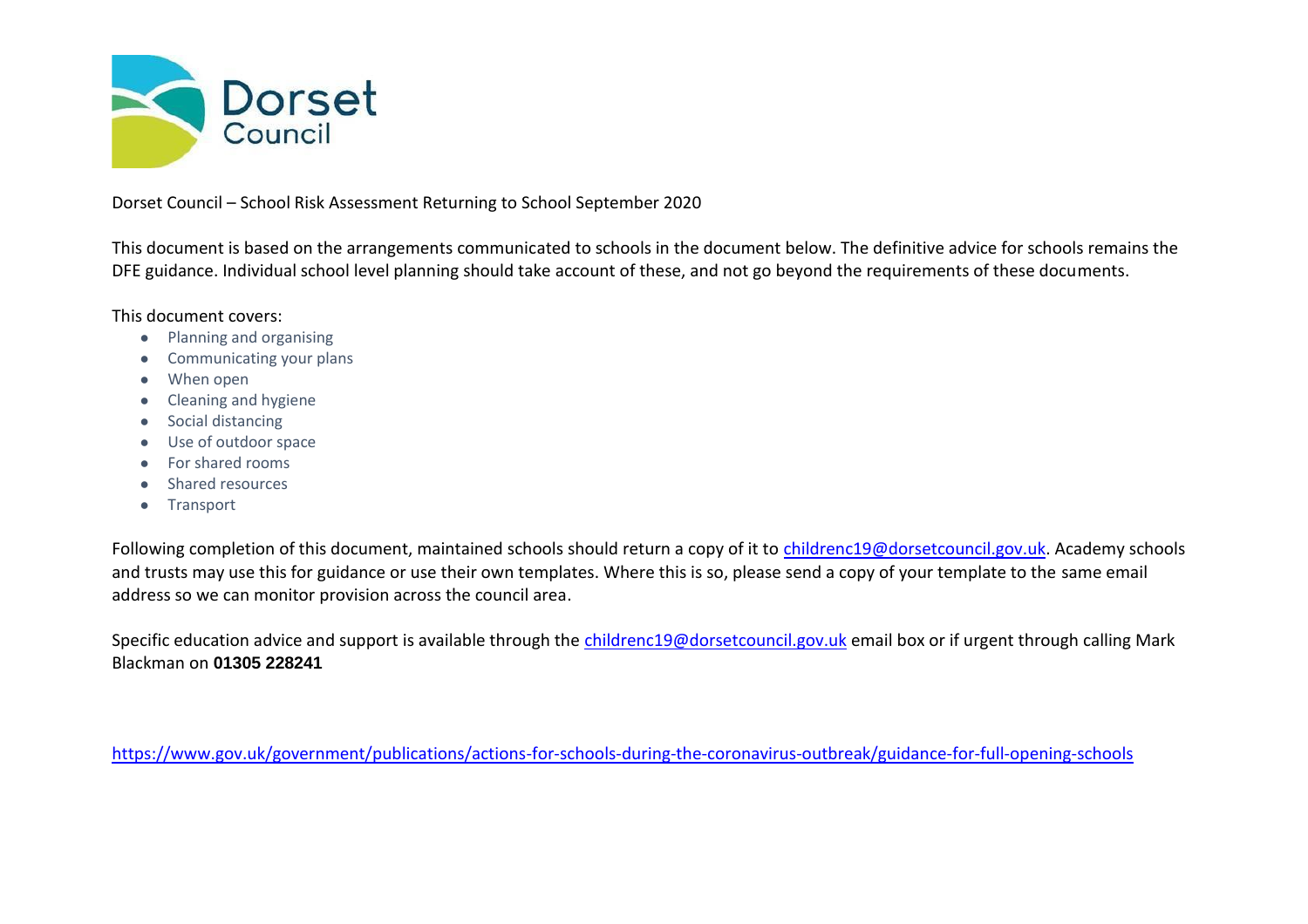

| <b>School Name:</b>                               | <b>Specific Actions</b>                                                            | <b>Residual</b><br>risks | Lead<br>responsible<br>and completed |
|---------------------------------------------------|------------------------------------------------------------------------------------|--------------------------|--------------------------------------|
|                                                   |                                                                                    |                          | date                                 |
| <b>Planning and organising</b>                    |                                                                                    |                          |                                      |
|                                                   |                                                                                    |                          |                                      |
| Ensure that all health and                        | hot and cold-water systems<br>$\bullet$                                            |                          | NB, SS 01.09.20                      |
| safety compliance checks                          | gas safety<br>$\bullet$                                                            |                          |                                      |
| have been undertaken<br>before opening in respect | fire safety<br>$\bullet$                                                           |                          |                                      |
| of:                                               | kitchen equipment<br>$\bullet$                                                     |                          |                                      |
|                                                   | security including access control and intruder alarm systems<br>$\bullet$          |                          |                                      |
|                                                   | ventilation                                                                        |                          |                                      |
|                                                   |                                                                                    |                          |                                      |
| Organise class/year groups                        | We have arranged the children into 3 groups:                                       |                          | <b>NB</b>                            |
|                                                   | <b>Upper School (Porpoises and Sharks)</b>                                         |                          | 22/8/2020                            |
|                                                   | Lower School (Seahorses and Dolphins)                                              |                          |                                      |
|                                                   | <b>EYFS (Handy Paws and Starfish</b>                                               |                          |                                      |
|                                                   | These will be kept separate from each other as much as possible. However, there    |                          |                                      |
|                                                   | may be times, such as Breakfast club and After School Club, when small numbers     |                          |                                      |
|                                                   | of children from different bubbles may have to mix. This will be kept to a minimum |                          |                                      |
|                                                   | and strictly logged.                                                               |                          |                                      |
| Organise classrooms                               | Porpoises, Sharks and Seahorses have arranged their tables to be facing forwards.  |                          | All teachers                         |
| maintaining space between                         | We do not feel this is appropriate with the younger children. However, we will     |                          | 22/8/20                              |
| seats and desks where                             | attempt to keep the children as widely spread as possible, making use of the       |                          |                                      |
| possible                                          | outside areas to do so.                                                            |                          |                                      |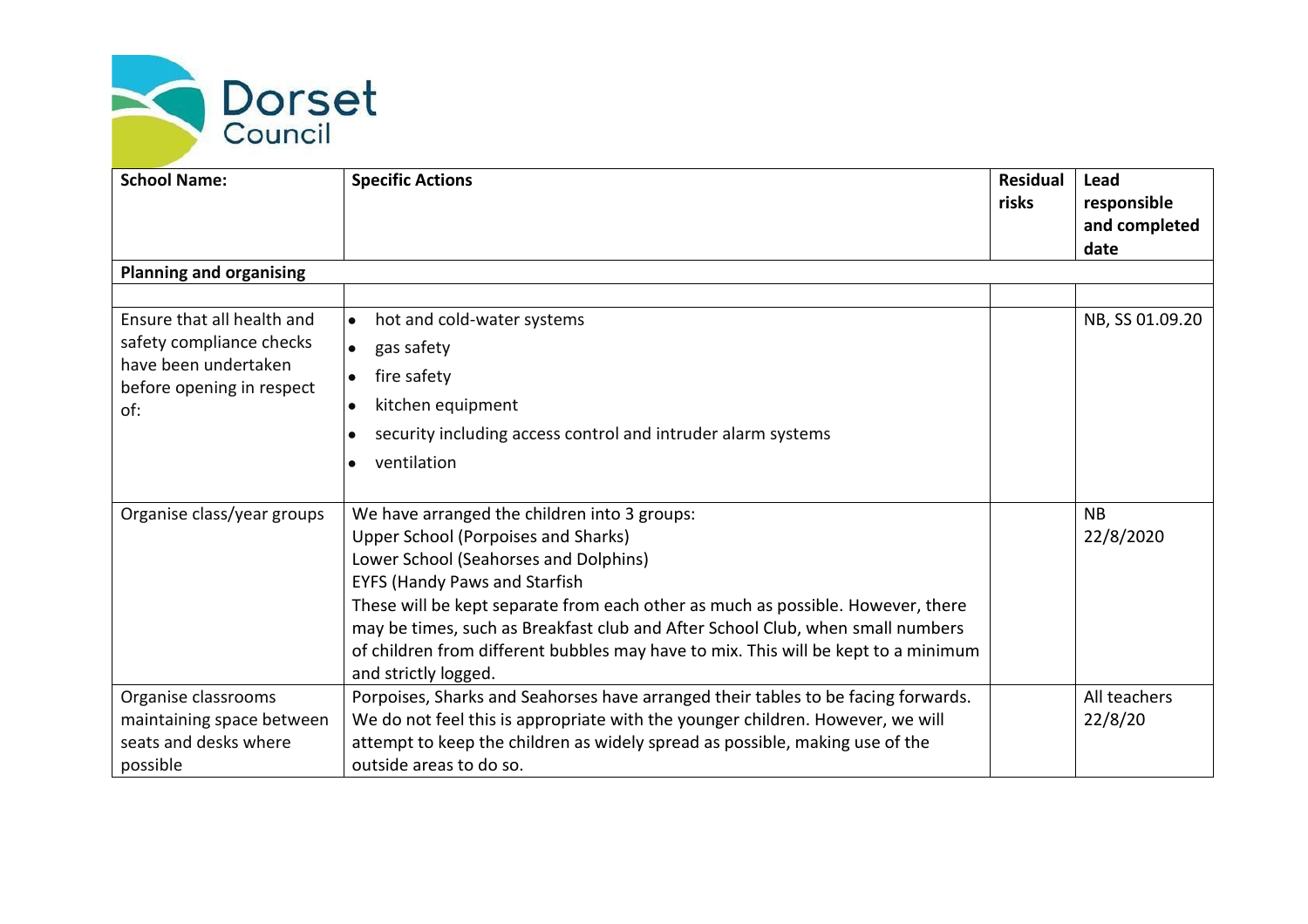

| Decide which lessons or<br>activities will be delivered                                                                                    | We aim to provide the curriculum as normal, though some changes may have to<br>be made. Should any child need to self-isolate, home learning will be sent for<br>completion at home from the 2nd day of self-isolation onwards. We will not send<br>work home if the child is sick.<br>We will be continuing to sing in our bubbles, though we will make sure children are |                                   |
|--------------------------------------------------------------------------------------------------------------------------------------------|----------------------------------------------------------------------------------------------------------------------------------------------------------------------------------------------------------------------------------------------------------------------------------------------------------------------------------------------------------------------------|-----------------------------------|
|                                                                                                                                            | standing side by side and, if possible, spread out.                                                                                                                                                                                                                                                                                                                        |                                   |
| Consider which lessons or<br>classroom activities could<br>take place outdoors                                                             | Staff to consult if planning outdoor learning or use of hall to make sure use of<br>spaces doesn't cause conflict.                                                                                                                                                                                                                                                         | Daily planning                    |
| Use the timetable and<br>selection of classroom or<br>other learning environment<br>to reduce movement<br>around the school or<br>building | Porps and Sharks - use fire exit doors to access outside areas and to access the<br>hall. Do not come through school. Own toilets.<br>Dolphins and Seahorses - use mosaic door to access outside areas and to access<br>the hall. Do not come through the school. Own toilets. Can access the Pod if<br>required                                                           | Daily<br>awareness - all<br>staff |
|                                                                                                                                            | Orcas will have to come through into the Reef for their Maths lessons. Mrs<br>Plummer will collect them from the playground and lead them in through the<br>mosaic door.<br>Handy Paw and Starfish. Use external doors to enter their settings. . Starfish to<br>come round the outside of the building to access the hall at lunchtime.                                   |                                   |
| <b>Assemblies</b>                                                                                                                          | Monday Picture News in class<br>Tuesday LS Assembly in Church<br>Wednesday US Assembly in Church<br>Thursday Class reflection<br>Friday Celebration in class                                                                                                                                                                                                               |                                   |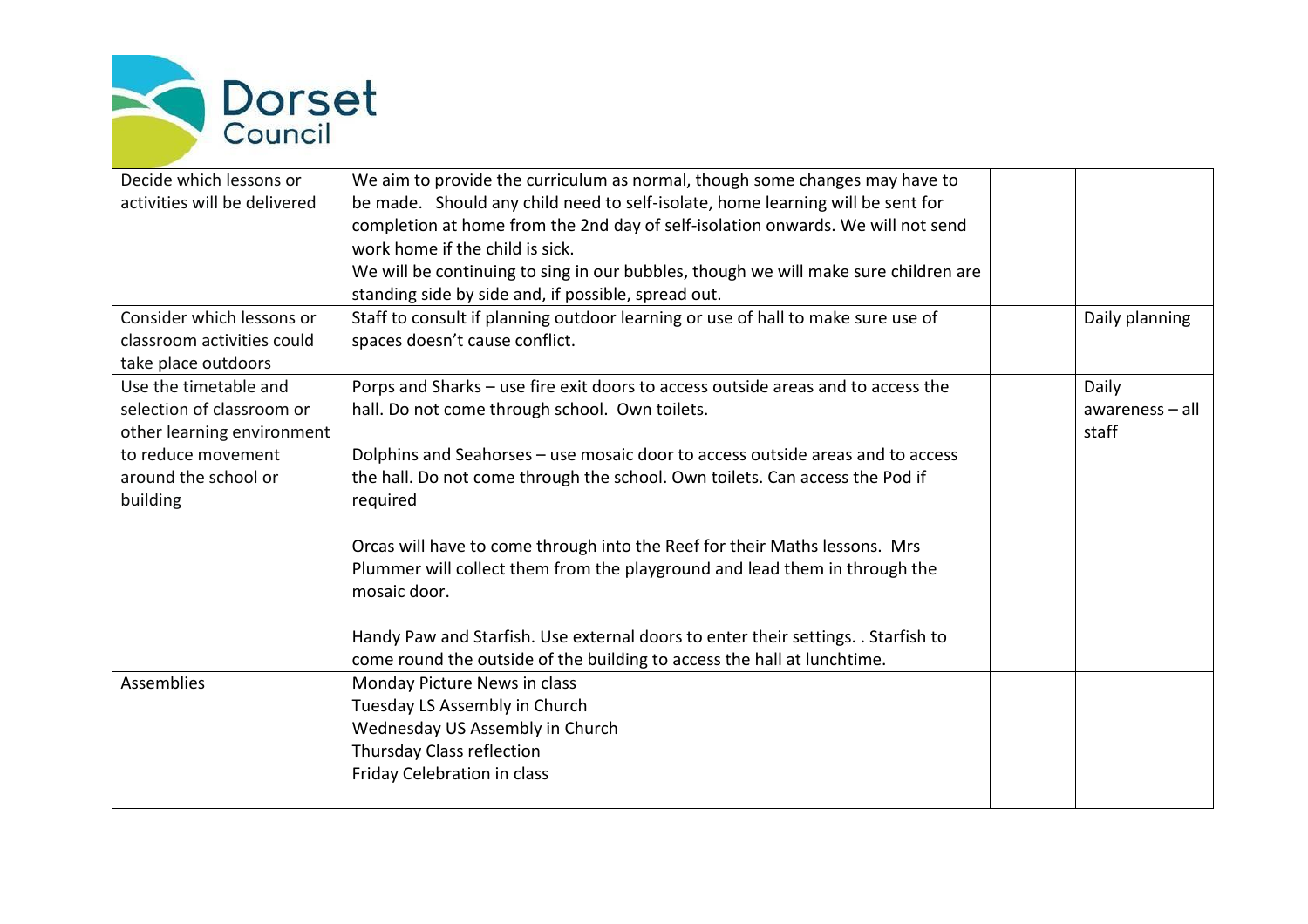

|                        | A Risk Assessment has been carried out for church visits and approved by Belinda.     |                 |
|------------------------|---------------------------------------------------------------------------------------|-----------------|
| Play times             | Bubbles to use separate playground spaces that will rotate weekly.                    | Weekly          |
|                        | First Aid will be provided by the member of staff on duty or by a member of staff in  | timetable to be |
|                        | school. PPE (gloves and mask) will be in First Aid bag for staff use.                 | drawn up by CJ  |
|                        |                                                                                       |                 |
|                        | Children and staff to gel hands on entrance to school after morning play; wash        |                 |
|                        | hands before and after lunch                                                          |                 |
| Stagger drop-off times | Children in Porpoises/Sharks can be dropped off in village hall car park at 0850 and  | Class teachers  |
|                        | make their way independently across the field. A member of staff will meet them       |                 |
|                        | at the bottom gate.                                                                   |                 |
|                        |                                                                                       |                 |
|                        | Dolphins/Seahorses to enter via Dolphins playground gate and gate to the mosaic       |                 |
|                        | door, Seahorses to enter at 0855 and Dolphins at 0905. Parents drop at playground     |                 |
|                        | gate and use one-way system to return to their cars as shown on the diagram           |                 |
|                        | attached.                                                                             |                 |
|                        | Starfish and HP to enter via the main gate at 0900. Starfish parents to drop at       |                 |
|                        | Starfish gate - chalk markings to show rotation; HP parents to walk down to HP.       |                 |
|                        |                                                                                       |                 |
|                        | Office staff will meet bus children at black gate and take the children to their      |                 |
|                        | classes.                                                                              |                 |
|                        | Staff to be available in all classes from 0850 so that siblings can be dropped off at |                 |
|                        | earliest time. Parents should try not to queue before their appointed time.           |                 |
|                        |                                                                                       |                 |
| Collection             | Parents to collect children from field, apart from HP and Starfish. Our experience    | All staff       |
|                        | from summer shows that there tends to be a natural stagger as classes leave at        |                 |
|                        | slightly different times. If Porpoises and Sharks make sure they leave promptly       |                 |
|                        | perhaps at 1525; Dolphins and Seahorses following at 1530. Starfish and HP            |                 |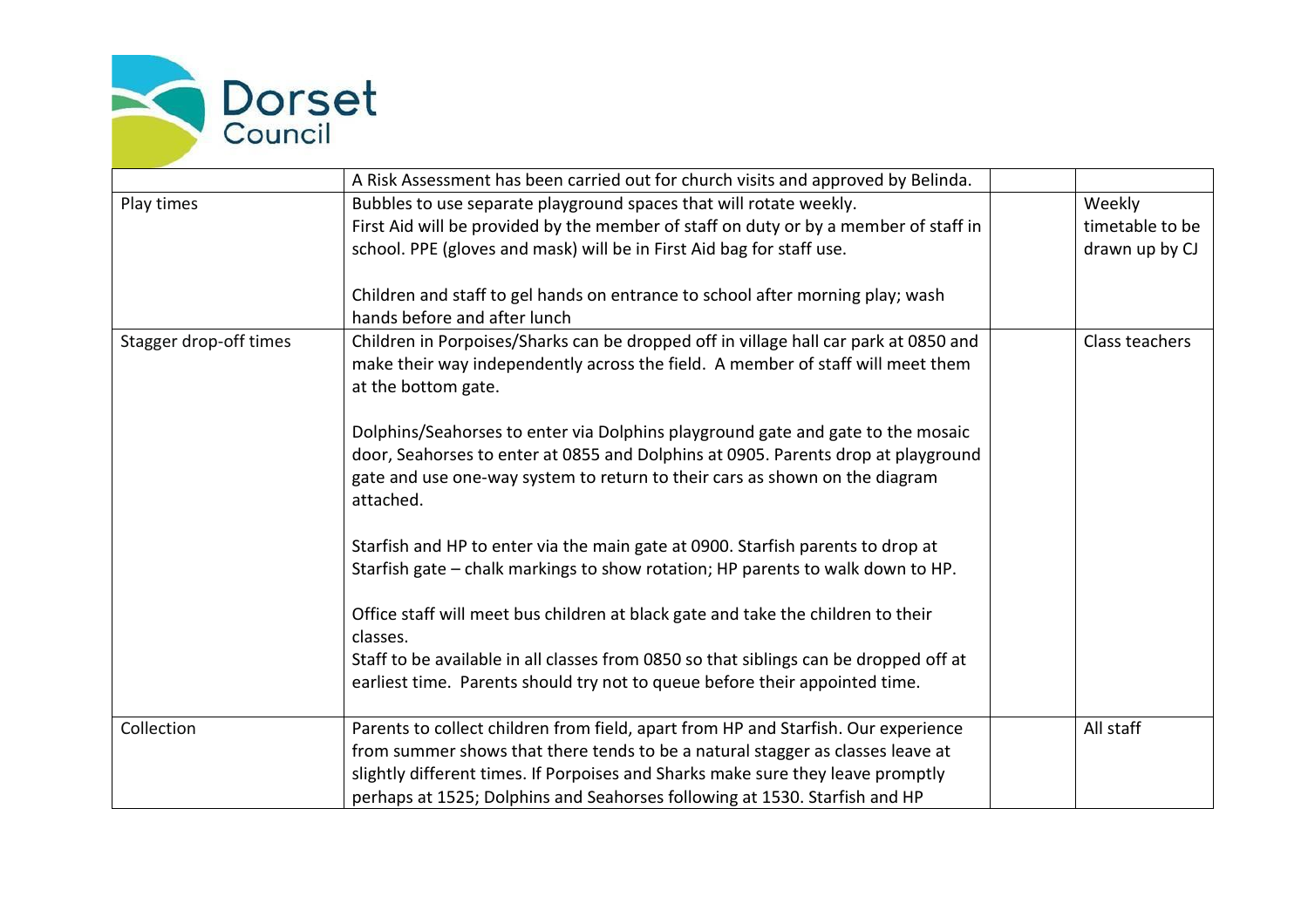

|                             | children could be picked up from Starfish from 1525 so that parents can collect      |               |
|-----------------------------|--------------------------------------------------------------------------------------|---------------|
|                             | siblings promptly from the field at 1530.                                            |               |
|                             | Office staff to collect bus children from field and take to bus.                     |               |
|                             | Fridays - 3pm collection to allow for diary meeting. After School Club available     |               |
|                             | from 3pm.                                                                            |               |
| Plan parents' drop-off and  | See plan. Please could parents move away from the school site as quickly as          | All staff and |
| pick-up protocols that      | possible. All communication with school needs to be in writing, by email, by phone   | parents       |
| minimise adult to adult     | or by appointment only.                                                              |               |
| contact                     | Please observe the one-way system on pavements outside school as well as inside      |               |
|                             | school                                                                               |               |
|                             | Only one adult to drop off. No siblings apart from those in buggies.                 |               |
| Masks                       | If parents would like their child to wear a mask during the day that is their choice |               |
|                             | but we cannot enforce this. Similarly, if staff may wear a mask in school if that    |               |
|                             | makes them feel more comfortable                                                     |               |
|                             | If children choose to remove their mask during the day, they must put it in their    |               |
|                             | bag and take it home at the end of the day.                                          |               |
| Consider how to keep        | If you plan to leave your classroom for anything other than playtimes and at         | All staff     |
| groups of children together | lunchtime, please check with other staff.                                            |               |
| throughout the day and to   |                                                                                      |               |
| avoid larger groups of      |                                                                                      |               |
| children mixing             |                                                                                      |               |
| Consider how play           | Groups to be assigned a different playground area each week - Top                    | All staff -   |
| equipment is used ensuring  | playground/bottom playground/field. Group staff need to consider the equipment       | ongoing       |
| it is appropriately cleaned | that is made available and make sure it is cleaned after use or left for 72 hours.   |               |
| between groups of children  | HP/Starfish - to stay in own grounds/playground                                      |               |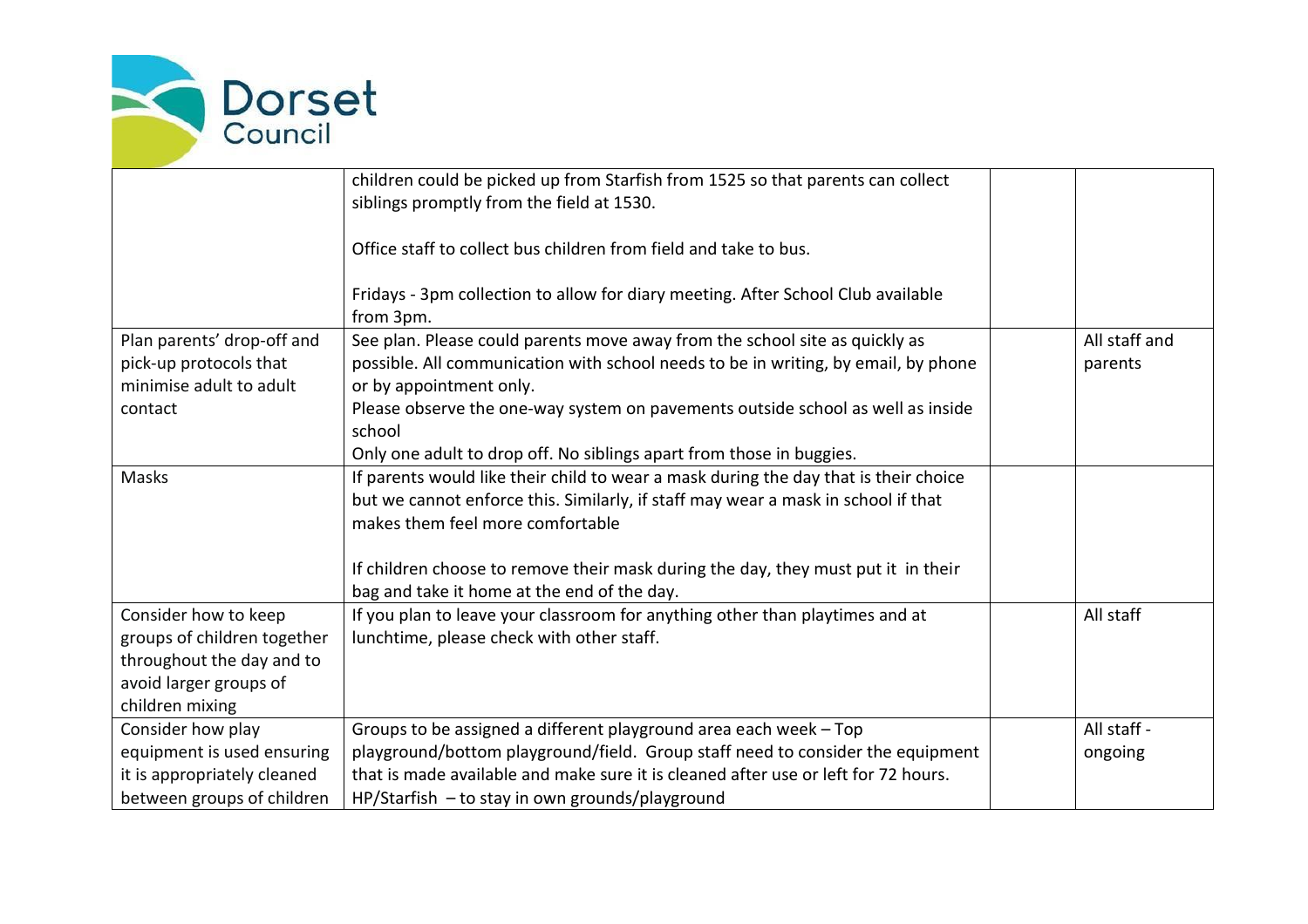

| using it, and that multiple       | Children and staff to gel hands on entrance to school after being outside.         |                   |
|-----------------------------------|------------------------------------------------------------------------------------|-------------------|
| groups do not use it              |                                                                                    |                   |
| simultaneously                    |                                                                                    |                   |
| Remove unnecessary items          |                                                                                    | All staff 1.09.20 |
| from classrooms and other         |                                                                                    |                   |
| learning environments             |                                                                                    |                   |
| where there is space to           |                                                                                    |                   |
| store it elsewhere                |                                                                                    |                   |
| Remove soft furnishings,          | Classroom based resources such as books and games can now be used and shared       | All staff 1.09.20 |
| soft toys and toys that are       | within the bubble though these should be cleaned regularly. Resources that are     |                   |
| hard to clean (such as those      | shared between bubbles should be cleaned or rotated to be left unused for 48/72    |                   |
| with intricate parts)             | hours.                                                                             |                   |
| Consider how children and         | See drop off and collection above.                                                 | JD/KH             |
| young people arrive at the        | Recommend walking, scooting or cycling wherever possible.                          |                   |
| education or childcare            | School bus to operate as normal. Children recommended to wear masks but not        |                   |
| setting, and reduce any           | compulsory for children under 11. Member of office staff to greet bus children,    |                   |
| unnecessary travel on             | supervise any removal of masks (and storage in their school bag) and then          |                   |
| coaches, buses or public          | distribute children to their classrooms via external entrances.                    |                   |
| transport where possible          |                                                                                    |                   |
| School uniform                    | Children will be asked to wear school uniform and to change as soon as they get    | Parents           |
|                                   | home. Uniform to be cleaned each day wherever possible. On days when they          |                   |
|                                   | have PE, children should come into school wearing their PE kit. Teachers will let  |                   |
|                                   | their parents know when this is via the class newsletter at the beginning of term. |                   |
| Volunteers                        | Volunteers may be used to support the work of the school. Mixing of volunteers     |                   |
|                                   | across groups will be kept to a minimum                                            |                   |
| <b>Breakfast and After School</b> | These will resume from September as per government recommendations. 'If it is      | SH/SS             |
| club                              | not possible to maintain bubbles being used during the school day then schools     | HS/LA             |
|                                   | should use small consistent groups.'                                               |                   |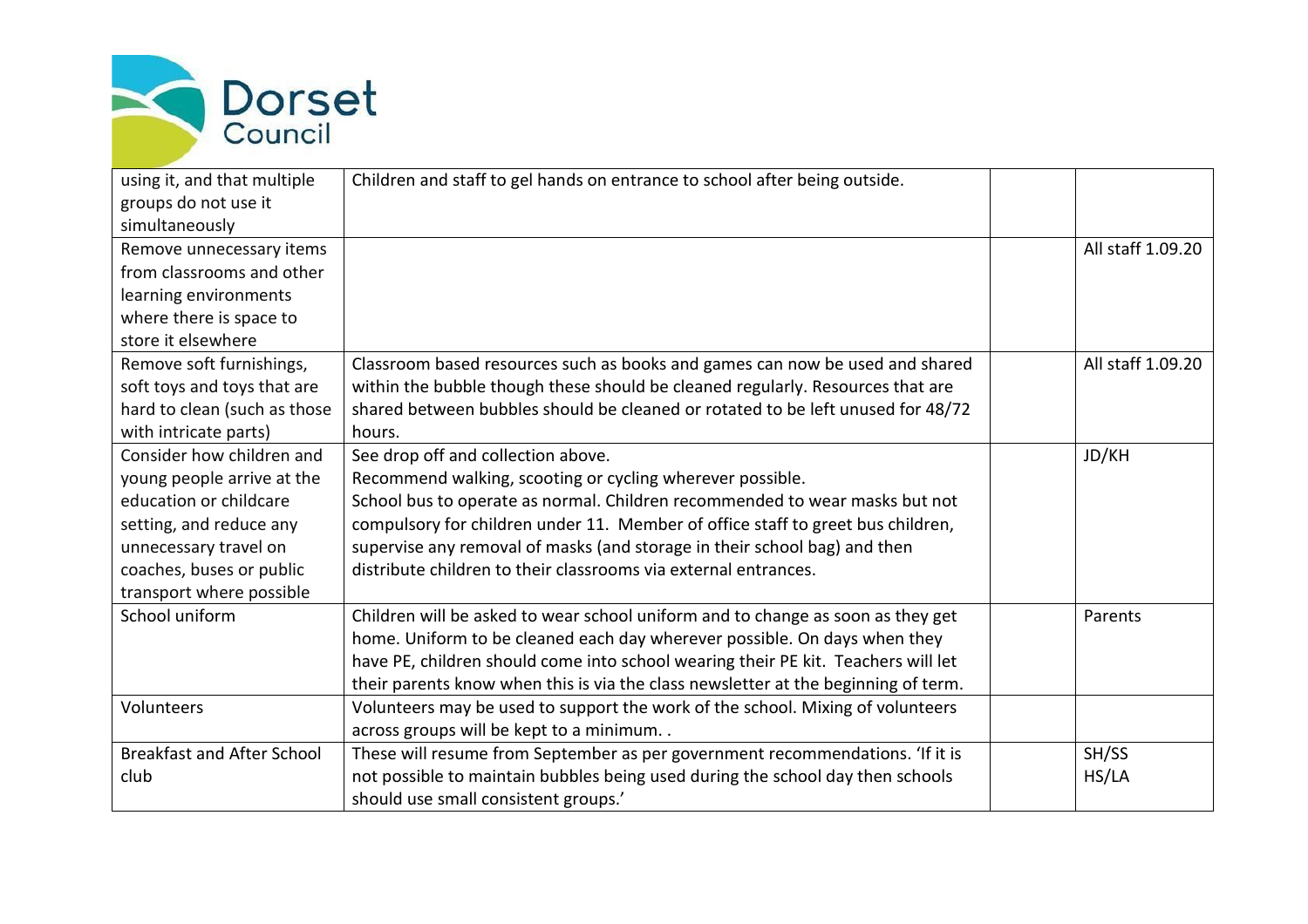

|                                 | Spaces need to be booked and paid for in advance. Children to be dropped at         |            |
|---------------------------------|-------------------------------------------------------------------------------------|------------|
|                                 | external hall door from 8am in the mornings.                                        |            |
|                                 | At the end of the day, all children to stay with class teacher and wait on field.   |            |
|                                 | Teacher to then return ASC children to external hall door. Parents to collect via   |            |
|                                 | external hall door.                                                                 |            |
|                                 | Children will be distanced as much as possible. All equipment will be regularly     |            |
|                                 | cleaned.                                                                            |            |
| Other clubs                     | We will not be running any extra-curricular clubs for the first half-term, when we  |            |
|                                 | review the situation.                                                               |            |
| <b>Communicating your plans</b> |                                                                                     |            |
| Tell children, young people,    | Letter to parents 01.09.20                                                          | NB 26.5.20 |
| parents, carers or any          | Signs on entrance doors                                                             |            |
| visitors, such as suppliers,    | Regular reminder in newsletter                                                      |            |
| not to enter the education      | Office closed                                                                       |            |
| or childcare setting if they    | No one to enter if to enter if they are displaying any symptoms of coronavirus or   |            |
| are displaying any              | who have tested positive in the last 7 days.                                        |            |
| symptoms of coronavirus or      |                                                                                     |            |
| who have tested positive in     | If anyone in the school becomes unwell with a new and persistent cough or a high    |            |
| the last 7 days                 | temperature, or has a loss of, or change in, their normal sense of taste or smell   |            |
|                                 | (anosmia), they must be isolated in the library area, sent home and advised to      |            |
|                                 | follow 'stay at home: guidance for households with possible or confirmed            |            |
|                                 | coronavirus (COVID-19) infection', which sets out that they should self-isolate for |            |
|                                 | at least 10 days and should arrange to have a test to see if they have coronavirus  |            |
|                                 | (COVID-19). Other members of the household should self isolate for14 days from      |            |
|                                 | when a symptomatic person first had symptoms.                                       |            |
|                                 |                                                                                     |            |
|                                 |                                                                                     |            |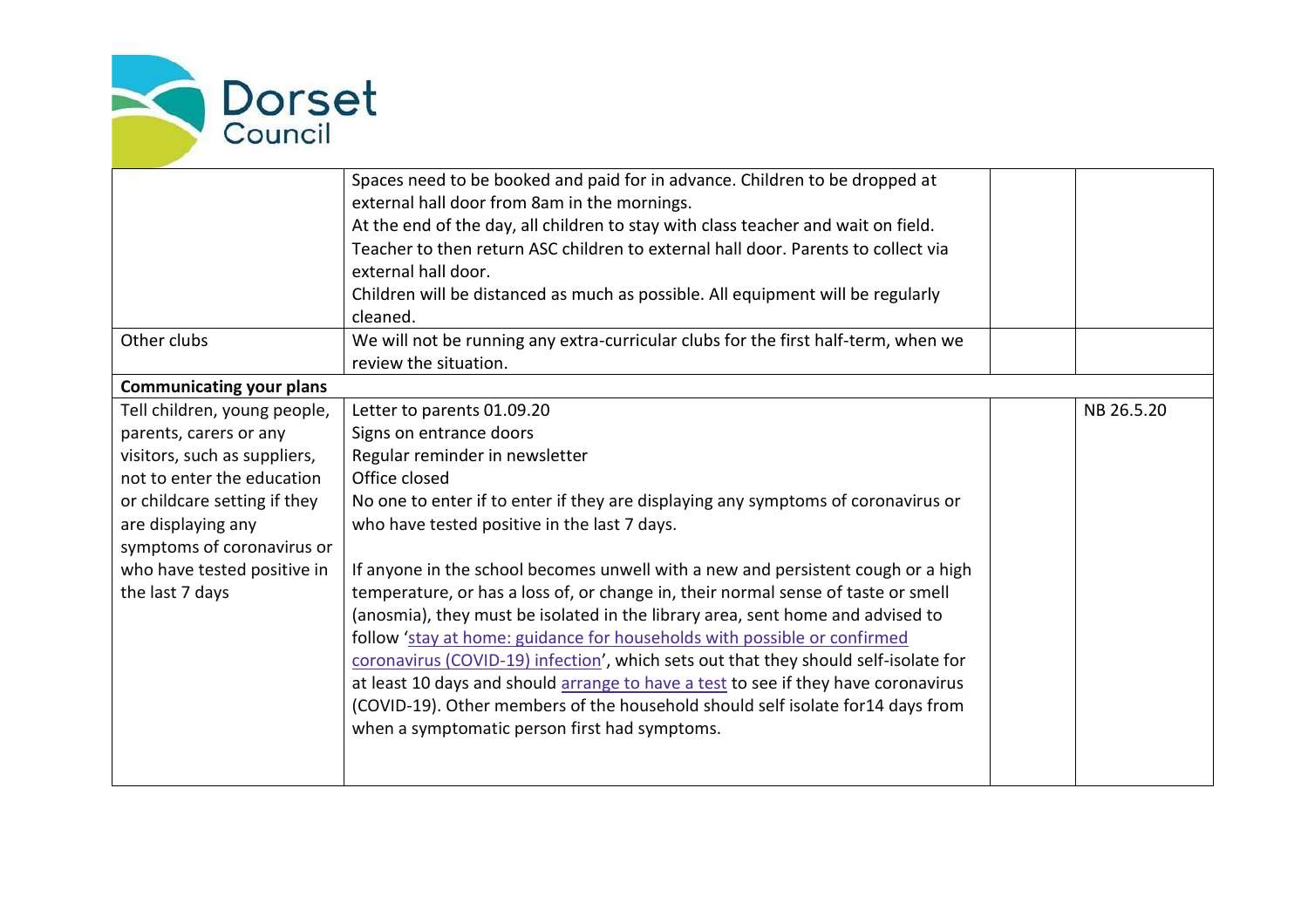

|                                                 | If someone tests positive, they must continue to self-isolate for 7 days from the<br>onset of their symptoms. Other members of the household should continue self<br>isolating for the full 14 days.<br>In case of a postive test, school will contact the local health protection team. All<br>parents will be informed as will the other schools in the BSN area.<br>Schools should not request evidence of negative test results before admitting |                  |
|-------------------------------------------------|------------------------------------------------------------------------------------------------------------------------------------------------------------------------------------------------------------------------------------------------------------------------------------------------------------------------------------------------------------------------------------------------------------------------------------------------------|------------------|
|                                                 | children after a period of self-isolation.                                                                                                                                                                                                                                                                                                                                                                                                           |                  |
| Tell parents that if their<br>child needs to be | Letter to parents 01.09.20. Only siblings in buggies/prams.                                                                                                                                                                                                                                                                                                                                                                                          | NB 26.5.20       |
| accompanied to the                              |                                                                                                                                                                                                                                                                                                                                                                                                                                                      |                  |
| education or childcare                          |                                                                                                                                                                                                                                                                                                                                                                                                                                                      |                  |
| setting, only one parent                        |                                                                                                                                                                                                                                                                                                                                                                                                                                                      |                  |
| should attend                                   |                                                                                                                                                                                                                                                                                                                                                                                                                                                      |                  |
| Tell parents and young                          | Letter to parents 01.09.20. Emailed, on website, and on fb page.                                                                                                                                                                                                                                                                                                                                                                                     | NB/JD/KH         |
| people their allocated drop                     |                                                                                                                                                                                                                                                                                                                                                                                                                                                      | 01.09.20         |
| off and collection times and                    |                                                                                                                                                                                                                                                                                                                                                                                                                                                      |                  |
| the process for doing so,                       |                                                                                                                                                                                                                                                                                                                                                                                                                                                      |                  |
| including protocols for                         |                                                                                                                                                                                                                                                                                                                                                                                                                                                      |                  |
| minimising adult to adult                       |                                                                                                                                                                                                                                                                                                                                                                                                                                                      |                  |
| contact (for example, which                     |                                                                                                                                                                                                                                                                                                                                                                                                                                                      |                  |
| entrance to use)                                |                                                                                                                                                                                                                                                                                                                                                                                                                                                      |                  |
| Make clear to parents that                      | Clear markings on the ground to aid smooth drop off with no bunching. Parents                                                                                                                                                                                                                                                                                                                                                                        | <b>NB</b> letter |
| they cannot gather at                           | asked not to queue before their entrance time.                                                                                                                                                                                                                                                                                                                                                                                                       | 01.09.20         |
| entrance gates or doors, or                     |                                                                                                                                                                                                                                                                                                                                                                                                                                                      |                  |
| enter the site (unless they                     | All communication by phone, through email or in writing. Parents to make an                                                                                                                                                                                                                                                                                                                                                                          |                  |
| have a pre-arranged                             | appointment if they wish to speak to a member of staff in person.                                                                                                                                                                                                                                                                                                                                                                                    |                  |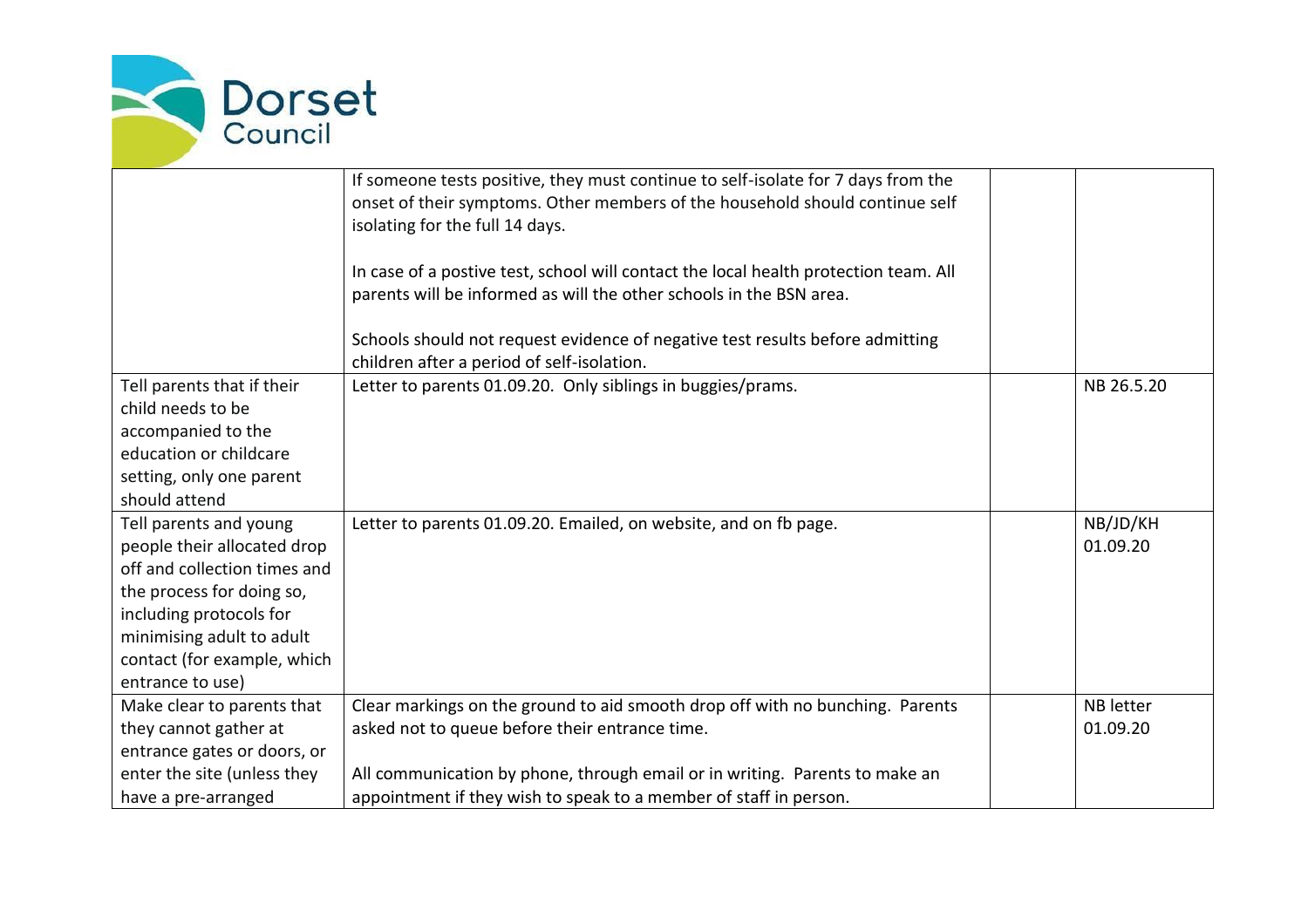

| appointment, which should     |                                                                                       |             |
|-------------------------------|---------------------------------------------------------------------------------------|-------------|
| be conducted safely)          |                                                                                       |             |
| Talk to staff about the plans | <b>INSET Thursday 030920</b>                                                          | NB/Staff    |
| (for example, safety          |                                                                                       |             |
| measures, timetable           |                                                                                       |             |
| changes and staggered         |                                                                                       |             |
| arrival and departure         |                                                                                       |             |
| times), including discussing  |                                                                                       |             |
| whether training would be     |                                                                                       |             |
| helpful                       |                                                                                       |             |
| Discuss with cleaning         | Get rid of clutter! Clean at the beginning and end of day; clean frequently used      |             |
| contractors or staff the      | surfaces more frequently. Staff to clean frequently used areas of the class at the    |             |
| additional cleaning           | end of the day. SS will hoover, clean door handles, light switches, toilets and the   |             |
| requirements and agree        | photocopier at the beginning and end of every day (as well as performing all her      |             |
| additional hours to allow     | normal cleaning miracles). A spray bottle and wipes will be kept in the office by the |             |
| for this                      | phone so that the phone can be cleaned before use.                                    |             |
|                               |                                                                                       |             |
|                               | https://www.gov.uk/government/publications/covid-19-decontamination-in-non-           |             |
|                               | healthcare-settings                                                                   |             |
|                               |                                                                                       |             |
| When open                     |                                                                                       |             |
| Keep cohorts together         | Groups will be kept apart wherever possible. They may have to mix at BC and ASC.      | All staff - |
| where possible                |                                                                                       | ongoing     |
| Ensure that children and      | As above                                                                              | As above    |
| young people are in the       | CJ to draw up playground rota to keep groups separate.                                |             |
| same small groups at all      | Markings on the narrow walkways to playgrounds reminding children to deep a           |             |
| times each day, and           | safe distance apart.                                                                  |             |
| different groups are not      |                                                                                       |             |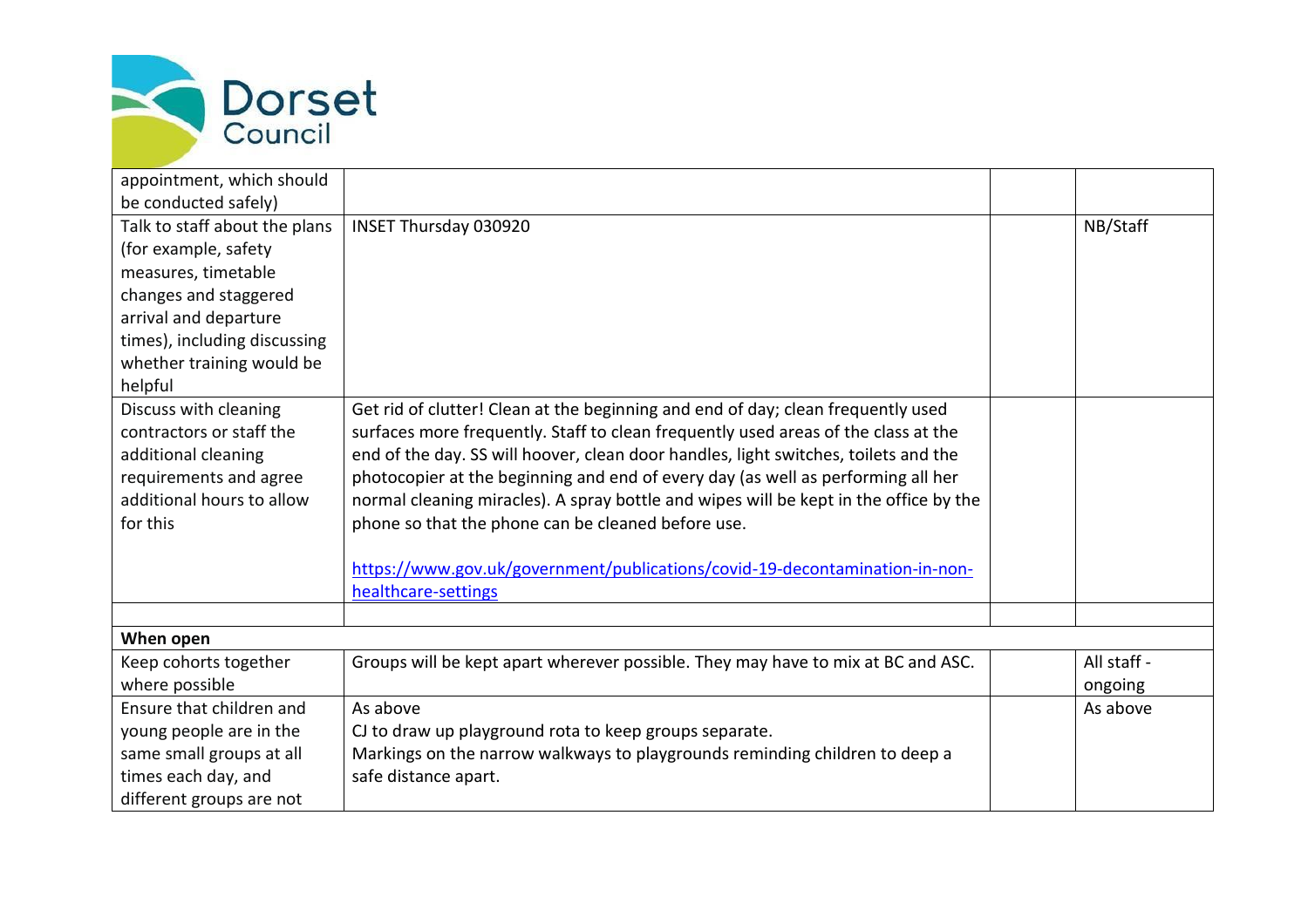

| mixed during the day, or on   |                                                                                    |                |
|-------------------------------|------------------------------------------------------------------------------------|----------------|
| subsequent days               |                                                                                    |                |
| Ensure that the same          |                                                                                    | NB1.09.20      |
| teacher(s) and other staff    | All teachers and staff can now operate across different classes and year groups in |                |
| are assigned to each group    | order to facilitate the delivery of the school timetable.                          |                |
| and, as far as possible,      |                                                                                    |                |
| these stay the same during    |                                                                                    |                |
| the day and on subsequent     |                                                                                    |                |
| days                          |                                                                                    |                |
| Ensure that wherever          | All groups have their own room.                                                    | All staff      |
| possible children and young   | Staff have offered to clean at the end of the day, knowing what children have used |                |
| people use the same           | and touched.                                                                       |                |
| classroom or area of a        | Sue Smith to clean before school. She has been given a mask, gloves and access to  |                |
| setting throughout the day,   | aprons.                                                                            |                |
| with a thorough cleaning of   | Older children will have their own seat. Children in EYFS/Dolphins will be         |                |
| the rooms at the end of the   | encouraged/prompted to stay in their seats where possible.                         |                |
| day.                          |                                                                                    |                |
| <b>Ensure that sufficient</b> | All classes have a sink with soap and handtowels.                                  | All            |
| handwashing facilities are    | Parents may send their children in with hand sanitizer if they choose.             | staff/parents  |
| available. Where a sink is    |                                                                                    |                |
| not nearby, provide hand      |                                                                                    |                |
| sanitiser in classrooms and   |                                                                                    |                |
| other learning                |                                                                                    |                |
| environments                  |                                                                                    |                |
| Clean surfaces that children  | Each member of staff to have spray bottle with Milton solution and cloth to enable | Teaching staff |
| and young people are          | cleaning during and at the end of each day.                                        | and cleaning   |
| touching, such as toys,       |                                                                                    | staff          |
| books, desks, chairs, doors,  | Sue to hoover throughout and clean communal areas and toilets twice daily.         | Daily          |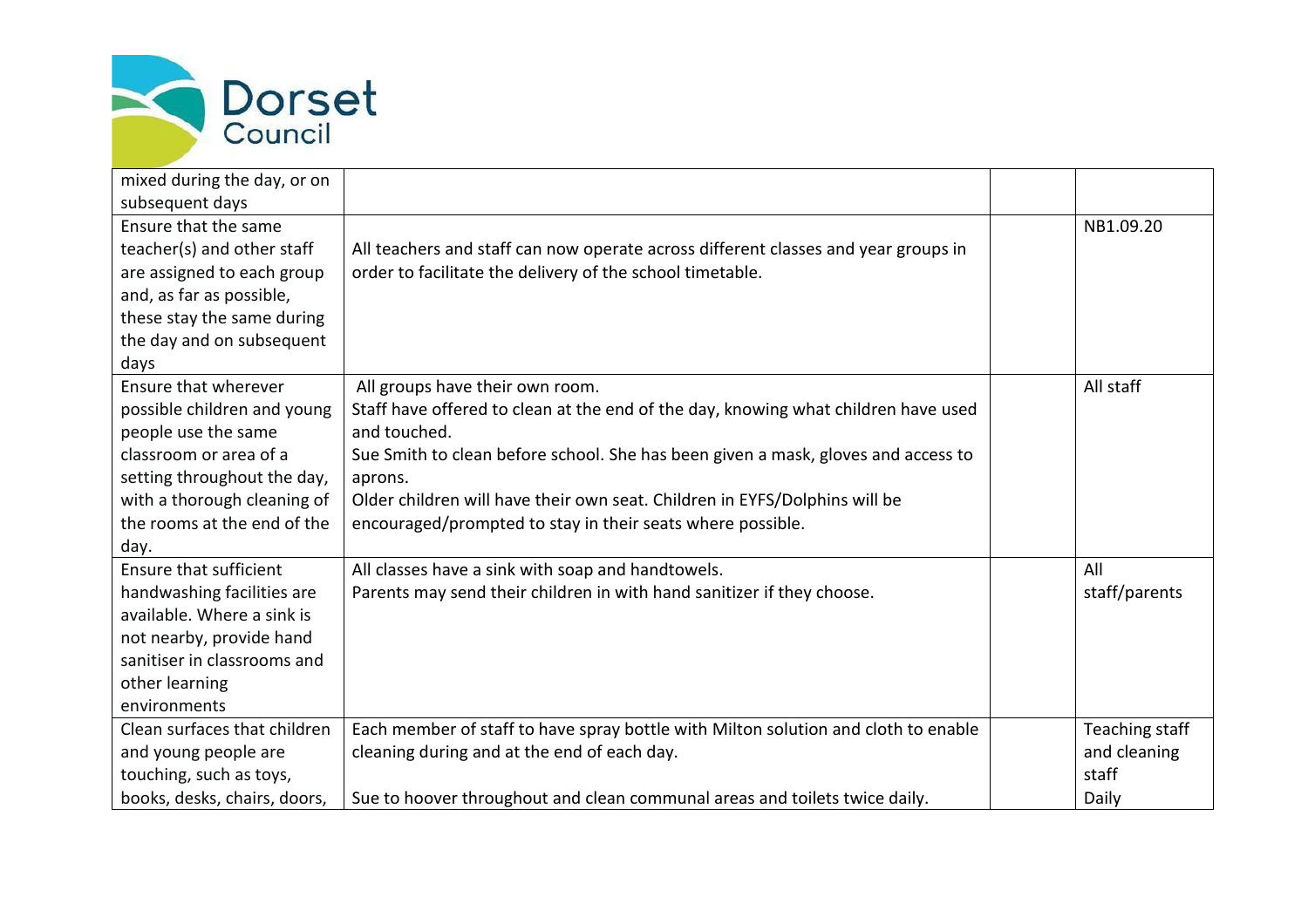

| sinks, toilets, light switches, |                                                                                  |                 |
|---------------------------------|----------------------------------------------------------------------------------|-----------------|
| bannisters, more regularly      | BE MINDFUL THAT MILTON FLUID IS BLEACH. COSHH IMMEDIATELY TO HAND IN             |                 |
| than normal                     | <b>EVERY CLASS. STORE SECURELY AWAY FROM CHILDREN AT ALL TIMES - MUST</b>        |                 |
|                                 | <b>NOT BE LEFT "OUT".</b>                                                        |                 |
| Hygiene: ensure that all        |                                                                                  |                 |
| adults and children             |                                                                                  |                 |
| frequently wash their hands     | Everyone to wash their hands when they enter school in the morning, before and   | Teaching staff  |
| with soap and water for 20      | after lunch and after going to the toilet.                                       | Daily           |
| seconds and dry                 |                                                                                  |                 |
| thoroughly. Review              | Hand gel to be used after morning play                                           |                 |
| the guidance on hand            |                                                                                  |                 |
| cleaning                        |                                                                                  |                 |
| Clean their hands on arrival    | See above. Any child sneezing or coughing - consider sending home.               | Teaching staff  |
| at the setting, before and      | Parents asked to donate tissues, Milton and hand gel if necessary.               | Daily           |
| after eating, and after         |                                                                                  |                 |
| sneezing or coughing            |                                                                                  |                 |
| Are encouraged not to           | Develop routines with children and staff                                         | Teaching staff, |
| touch their mouth, eyes and     |                                                                                  | daily           |
| nose                            |                                                                                  |                 |
| Use a tissue or elbow to        | If anyone uses a tissue, it will be immediately flushed away by the person who   |                 |
| cough or sneeze. Tissues to     | used it.                                                                         |                 |
| be immediately flushed          |                                                                                  |                 |
| away                            |                                                                                  |                 |
| Ensure that help is available   | Soap and water play in EYFS                                                      | Teaching staff  |
| for children and young          |                                                                                  | Daily           |
| people who have trouble         | Encourage young children to learn and practise these habits through games, songs |                 |
| cleaning their hands            | and repetition                                                                   |                 |
| independently                   |                                                                                  |                 |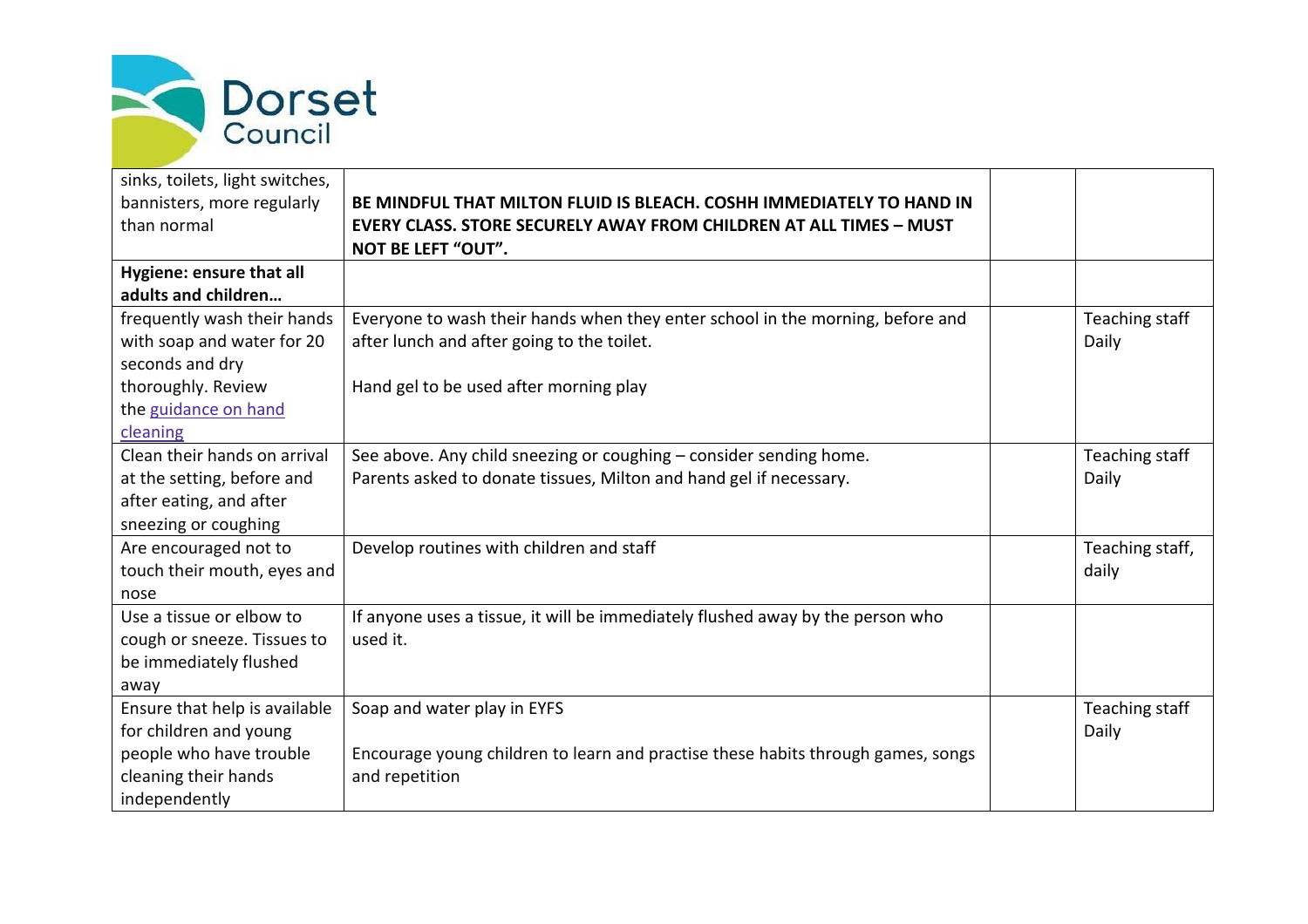

| For those children in the     | HP/Starfish have gloves and wipes. Spare clothes and bags for soiled clothes. | LMcK/HS/EC/A |
|-------------------------------|-------------------------------------------------------------------------------|--------------|
| youngest age groups who       |                                                                               | A            |
| may have toileting issues,    |                                                                               |              |
| consider safe approaches      |                                                                               |              |
| Ensure that bins for tissues  | See above                                                                     | n/a          |
| are emptied throughout the    |                                                                               |              |
| day                           |                                                                               |              |
| Where possible, all spaces    | Windows and doors to be kept open wherever possible                           | All staff    |
| should be well ventilated     |                                                                               | Daily        |
| using natural ventilation     |                                                                               |              |
| (opening windows) or          |                                                                               |              |
| ventilation units             |                                                                               |              |
| Prop doors open, where        | Safe ventilation                                                              | All staff    |
| safe to do so (bearing in     | Doors to the outside and to toilets will be propped open. Other fire doors to | Daily        |
| mind fire safety and          | remain closed.                                                                |              |
| safeguarding), to limit use   |                                                                               |              |
| of door handles and aid       |                                                                               |              |
| ventilation                   |                                                                               |              |
| Get in touch with public      | Parents asked to donate Milton. Currently we have plenty of soap in school.   | KH 1.09.20   |
| sector buying organisation    |                                                                               |              |
| partners (for example ESPO,   | Hand towels ordered.                                                          |              |
| YPO, NEPO) about              |                                                                               |              |
| proportionate supplies of     |                                                                               |              |
| soap, anti-bacterial gel and  |                                                                               |              |
| cleaning products if needed   |                                                                               |              |
| Discuss with staff that there | <b>Discuss at INSET</b>                                                       | All staff    |
| is no need for anything       |                                                                               | Daily        |
| other than normal personal    |                                                                               |              |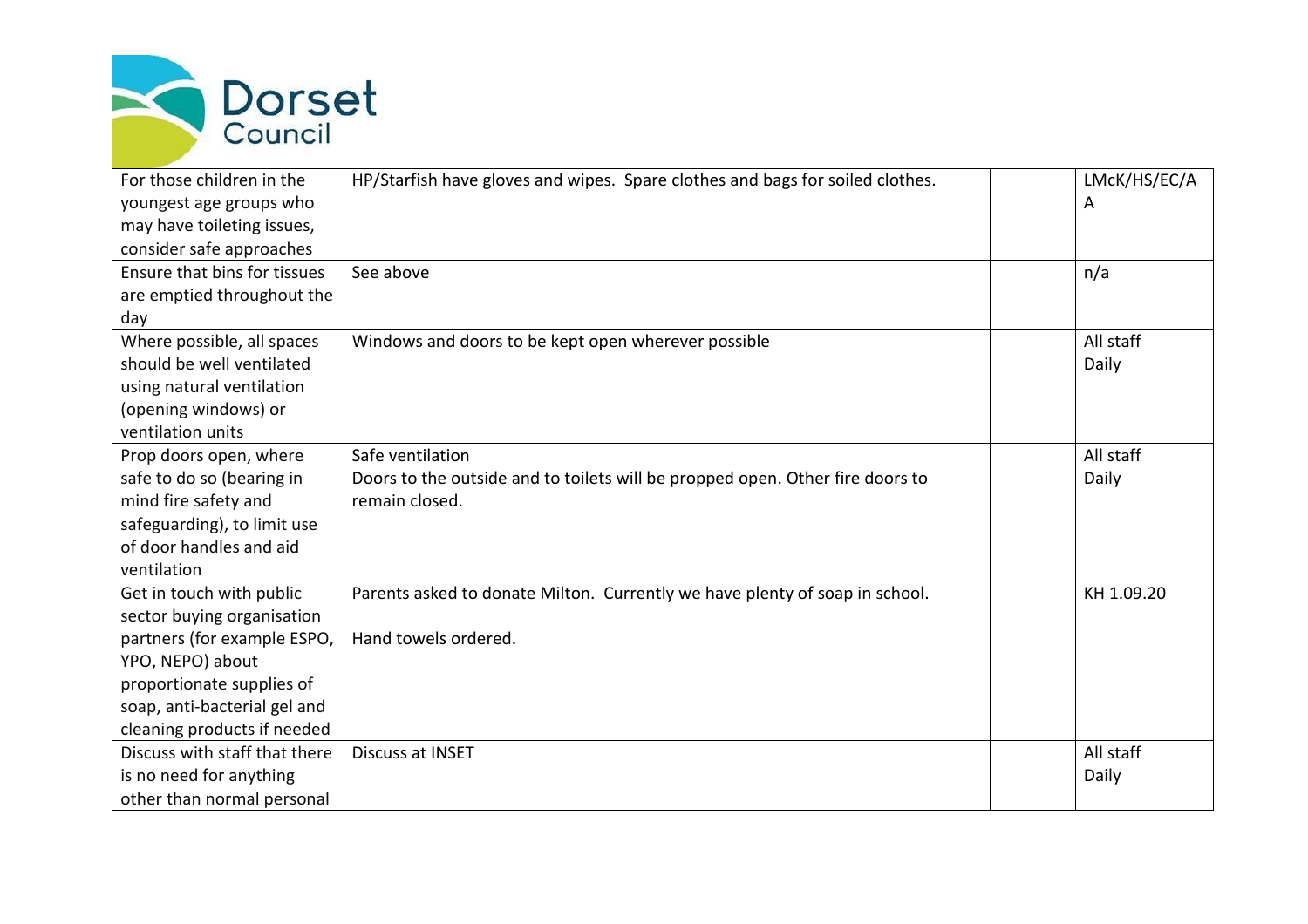

| hygiene and washing of       |                                                                                        |               |
|------------------------------|----------------------------------------------------------------------------------------|---------------|
| clothes following a day in   |                                                                                        |               |
| an educational or childcare  |                                                                                        |               |
| setting                      |                                                                                        |               |
| Consider measures to         | Additional resources are available through Dorset Healthcare - see link.               | NB/TG Ongoing |
| support staff mental health  |                                                                                        |               |
| and well being               | (https://www.dorsethealthcare.nhs.uk/coronavirus-1/mental-healthwellbeing-             |               |
|                              | advice)                                                                                |               |
| <b>Social distancing</b>     |                                                                                        |               |
| Accessing rooms directly     | Porps/Sharks to enter exit through external doors                                      | NB1.09.20     |
| from outside where           | Seahorses to enter/exit through Dolphins playground and mosaic door                    |               |
| possible                     | Dolphins to enter through their playground.                                            |               |
|                              | Seahorses to enter through their playground door and gate.                             |               |
|                              | HP have own entrances.                                                                 |               |
| Considering one-way          | One way arrows from classrooms to playground. Signage on external walk ways to         |               |
| circulation, or place a      | remind children to keep apart.                                                         |               |
| divider down the middle of   | Only Orcas will be using the internal corridors.                                       |               |
| the corridor to keep groups  |                                                                                        |               |
| apart as they move through   |                                                                                        |               |
| the setting where spaces     |                                                                                        |               |
| are accessed by corridors    |                                                                                        |               |
| Staggering breaks to ensure  | No need for children to use any communal space. CJ has drawn up playground             | All staff     |
| that any corridors or        | rota.                                                                                  |               |
| circulation routes used have |                                                                                        |               |
| a limited number of pupils   |                                                                                        |               |
| using them at any time       |                                                                                        |               |
| Lunch                        | All UIFSM and Hot School meals to take place in hall (all Starfish, all Dolphins, some | NB1.09.20     |
|                              | Seahorses). Adults will have to serve meals as no Starfish helpers. Hot school         |               |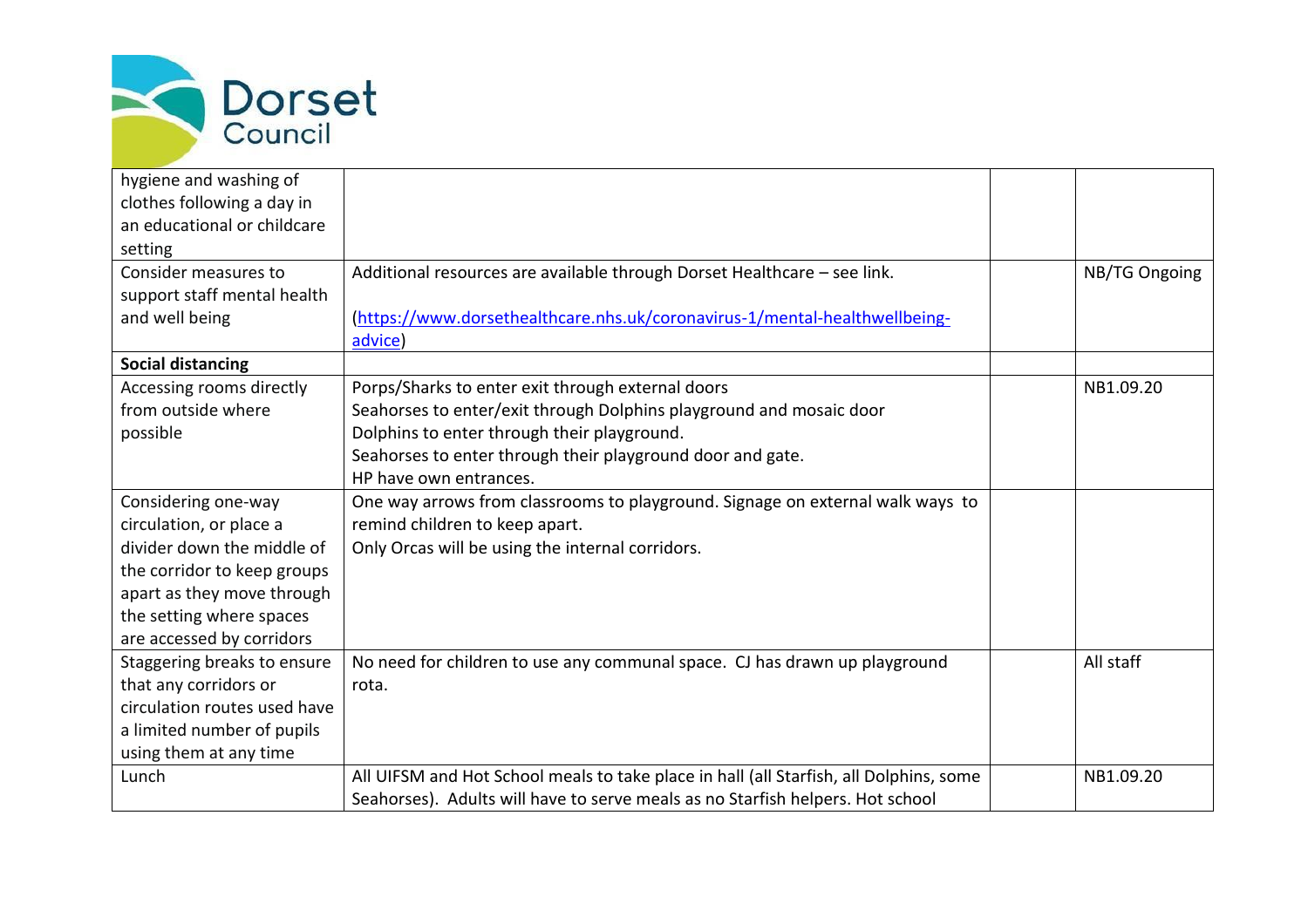

|                                                                                                                                                         | mealers from Seahorses, Sharks and Porpoises must not come through school but<br>exit and enter via external hall doors. US and LS to be seated on separate tables.<br>All KS2 packed lunches to be eaten in class. Parents need to select either HSM or<br>packed lunches for half term/term. |                  |
|---------------------------------------------------------------------------------------------------------------------------------------------------------|------------------------------------------------------------------------------------------------------------------------------------------------------------------------------------------------------------------------------------------------------------------------------------------------|------------------|
| Ensuring that toilets do not<br>become crowded by<br>limiting the number of<br>children or young people<br>who use the toilet facilities<br>at one time | Each group to use designated toilets:                                                                                                                                                                                                                                                          | NB1.09.20        |
| Specific measures for some<br>children and young people<br>who will need additional<br>support to follow these<br>measures                              | TK to support staff where necessary.                                                                                                                                                                                                                                                           | NB1.09.20        |
| Use outside space<br>for exercise and breaks:                                                                                                           |                                                                                                                                                                                                                                                                                                |                  |
| Consider outdoor<br>education, where possible,<br>as this can limit<br>transmission and more<br>easily allow for distance<br>between children and staff | Plan outdoor time in the curriculum for children.                                                                                                                                                                                                                                              | All staff, daily |
| Although outdoor<br>equipment should not be<br>used unless the setting is<br>able to ensure that it is<br>appropriately cleaned                         | Outside areas rotated on a weekly basis with 48 hours in between.                                                                                                                                                                                                                              | NB1.09.20        |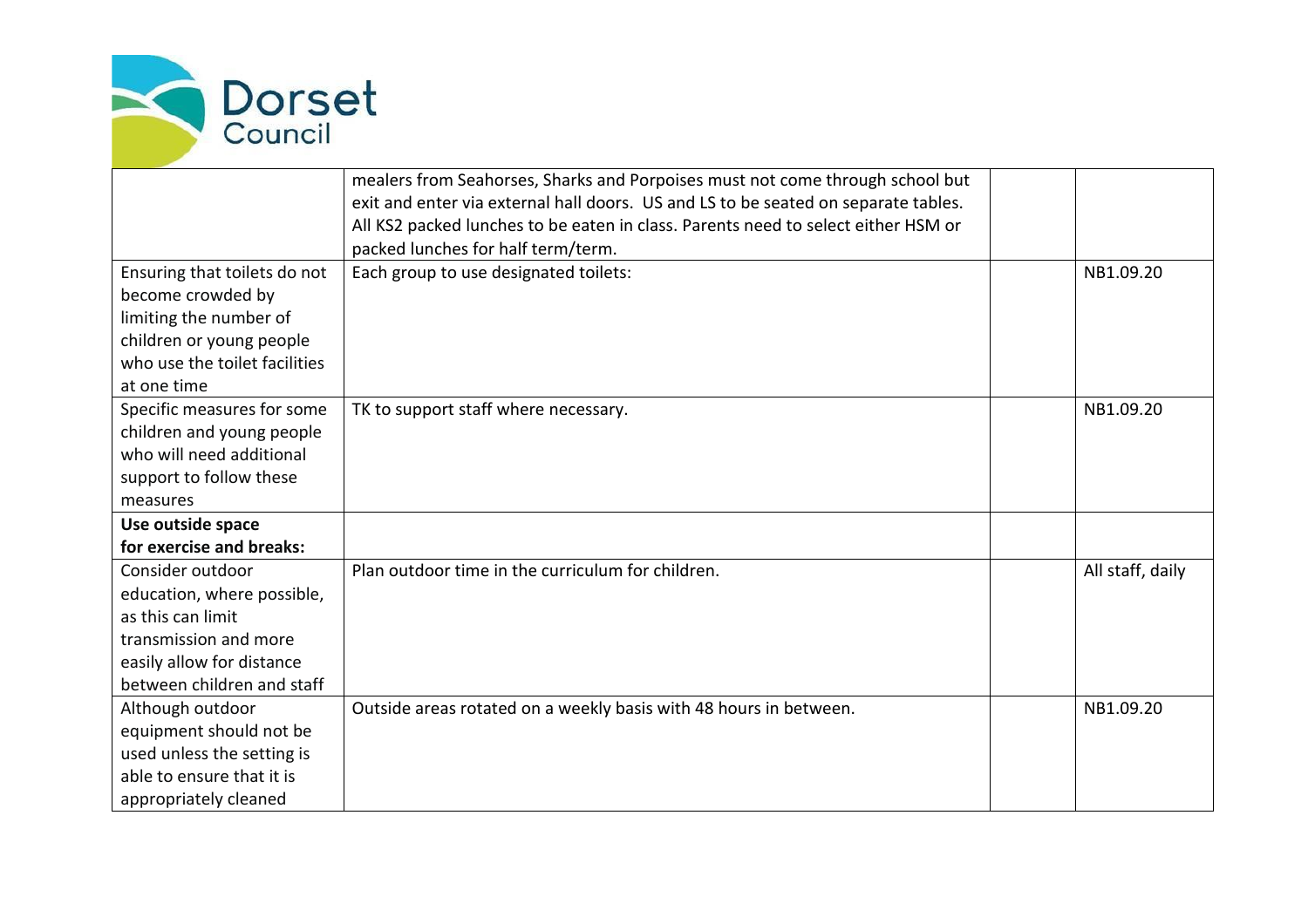

| between groups of children  |                                                                                      |                  |
|-----------------------------|--------------------------------------------------------------------------------------|------------------|
| and young people using it,  |                                                                                      |                  |
| and that multiple groups do |                                                                                      |                  |
| not use it simultaneously.  |                                                                                      |                  |
| Read COVID-19: cleaning of  |                                                                                      |                  |
| non-healthcare settings     |                                                                                      |                  |
| For shared rooms:           |                                                                                      |                  |
| Hall                        | All tables and chairs to be cleaned after use and any other surfaces touched by the  | NB1.06.20        |
|                             | children.                                                                            |                  |
|                             | Church?                                                                              |                  |
| Stagger the use of staff    | Staff to bring in their own kettle/tea/coffee making materials if not happy to share | All staff, daily |
| rooms and offices to limit  | resources in staff room.                                                             |                  |
| occupancy                   |                                                                                      |                  |
| Reduce the use of shared    |                                                                                      |                  |
| resources:                  |                                                                                      |                  |
| Limit the amount of shared  | How are children on coloured books going to change their books?                      | NB1.09.20        |
| resources that are taken    | Pencil cases for year 2s and above                                                   |                  |
| home and limit exchange of  |                                                                                      |                  |
| take-home resources         |                                                                                      |                  |
| between children, young     |                                                                                      |                  |
| people and staff            |                                                                                      |                  |
| Seek to prevent the sharing | Staff to inform NB if more resources need ordering                                   | NB1.09.20        |
| of stationery and other     |                                                                                      |                  |
| equipment where possible.   | Shared materials to be cleaned and disinfected more frequently                       |                  |
| Practical lessons can go    | Plan for specific activities with sufficient time for cleaning of resources          | All staff        |
| ahead if equipment can be   |                                                                                      |                  |
| cleaned thoroughly and the  | Allow 72 hours between re use windows                                                |                  |
| classroom or other learning |                                                                                      |                  |